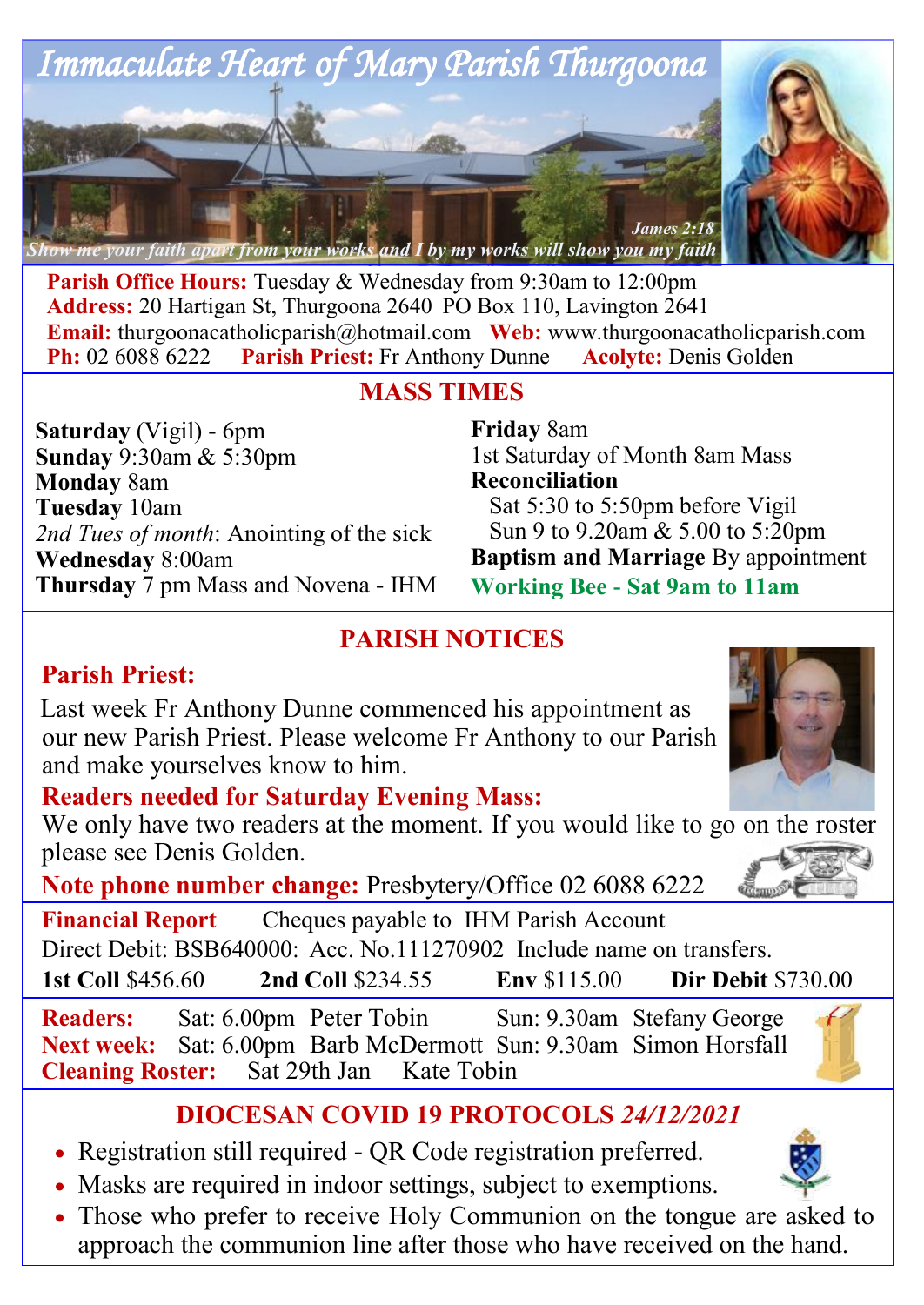### **3rd SUNDAY IN ORDINARY TIME - YEAR C 23/01/2022**

Ezra the priest brought the Law before the assembly, consisting of men, women, and children old enough to understand. This was the first day of the seventh month. On the square before the Water Gate, in the presence of the men and women, and children old enough to understand, he read from the book from early morning till noon; all the people listened attentively to the Book of the Law. Ezra the scribe stood on a wooden dais erected for the purpose.

In full view of all the people, since he stood higher than all the people, Ezra opened the book; and when he opened it all the people stood up. Then Ezra blessed the Lord, the great God, and all the people raised their hands and answered, 'Amen! Amen!' Then they bowed down and, face to the ground, prostrated themselves before the Lord. And Ezra read from the Law of God, translating and giving the sense, so that the people understood what was read.

Then Nehemiah – His Excellency – and Ezra, priest and scribe, and the Levites who were instructing the people, said to all the people, 'This day is sacred to the Lord your God. Do not be mournful, do not weep.' For the people were all in tears as they listened to the words of the Law.

He then said, 'Go, eat the fat, drink the sweet wine, and send a portion to the man who has nothing prepared ready. For this day is sacred to our Lord. Do not be sad: the joy of the Lord is your stronghold.'

## **Responsorial Psalm Psalm 18(19):8-10,15**

*Your words, Lord, are Spirit and life.*

Just as a human body, though it is made up of many parts, is a single unit because all these parts, though many, make one body, so it is with Christ. In the one Spirit we were all baptised, Jews as well as Greeks, slaves as well as citizens, and one Spirit was given to us all to drink.

Nor is the body to be identified with any one of its many parts. Now you together are Christ's body; but each of you is a different part of it.

### **Gospel Acclamation Luke 4:18**

Alleluia, alleluia!

The Lord sent me to bring Good News to the poor and freedom to prisoners. Alleluia!

### Seeing that many others have undertaken to draw up accounts of the events that have taken place among us, exactly as these were handed down to us by those who from the outset were eyewitnesses and ministers of the word, I in my turn, after carefully going over the whole story from the beginning, have decided to write an ordered account for you, Theophilus, so that your

### **First reading Nehemiah 8:2-6,8-10**

# **1 Corinthians 12:12-14,27**

## **Gospel Luke 1:1-4,4:14-21**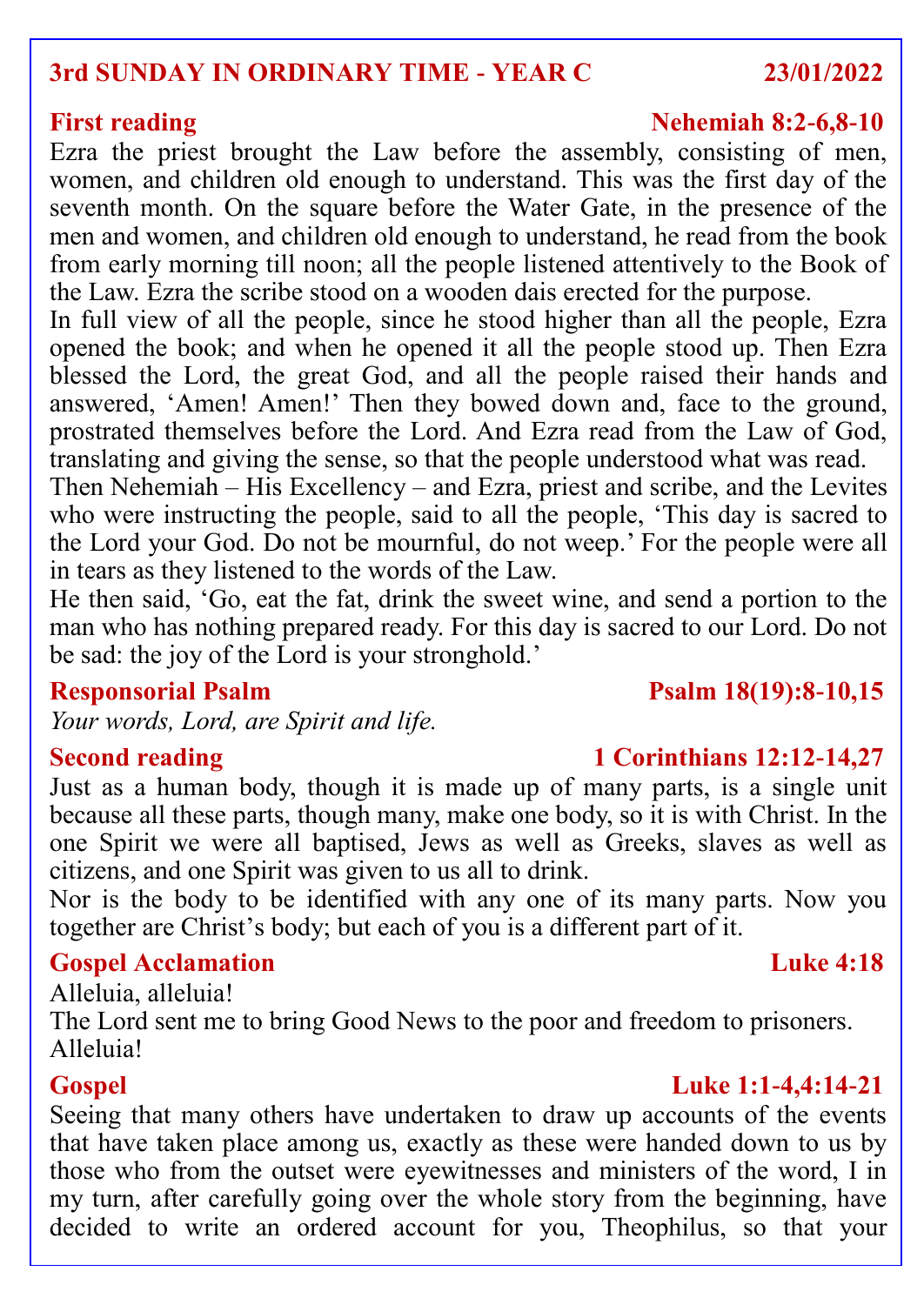Excellency may learn how well founded the teaching is that you have received. Jesus, with the power of the Spirit in him, returned to Galilee; and his reputation spread throughout the countryside. He taught in their synagogues and everyone praised him.

He came to Nazareth where he had been brought up, and went into the synagogue on the sabbath day as he usually did. He stood up to read and they handed him the scroll of the prophet Isaiah. Unrolling the scroll he found the place where it is written:

The spirit of the Lord has been given to me, for he has anointed me. He has sent me to bring the good news to the poor, to proclaim liberty to captives and to the blind new sight, to set the downtrodden free, to proclaim the Lord's year of favour.

He then rolled up the scroll, gave it back to the assistant and sat down. And all eyes in the synagogue were fixed on him. Then he began to speak to them, 'This text is being fulfilled today even as you listen.' *universalis.com*

## **Prayers of the Faithfull:**

**For our sick,** Jackson Davis, Shamus Clancy, Mathew Dix, Katerie Byrnes, Elise Stevens, Carmel Baker, & Laurie Evans.

We pray to the Lord. **R.** Lord hear our prayer.

**For our recently departed,**John Corby, Ron Chambers, Aaron Chambers and those who's anniversaries occur at this time inc. Shirley Bevan, Terry Barsby, Patricia McFarland & Terrance Benson.

We pray to the Lord. **R.** Lord hear our prayer.

### **Communion Antiphon Cf. Ps 33: 6**

Look toward the Lord and be radiant, let your faces not be abashed

*universalis.com*

# **TONGA TSUNAMI: CARITAS DISTRIBUTES AID**

Caritas is already delivering aid to the population of Tonga, hit on Saturday, 15 January by a tsunami with waves of up to 15 metres, triggered by the eruption of

the Tonga Hunga Ha'apai underwater volcano, estimated to be the most violent in 30 years. Some emergency supplies, such as water purification units, jerry cans, hygiene kits, buckets and water taps, that were already stored in Tonga by Caritas are being distributed.

There have been three reported casualties so far and almost 80 per cent of the population has been affected by flooding, contamination of drinking water by volcanic